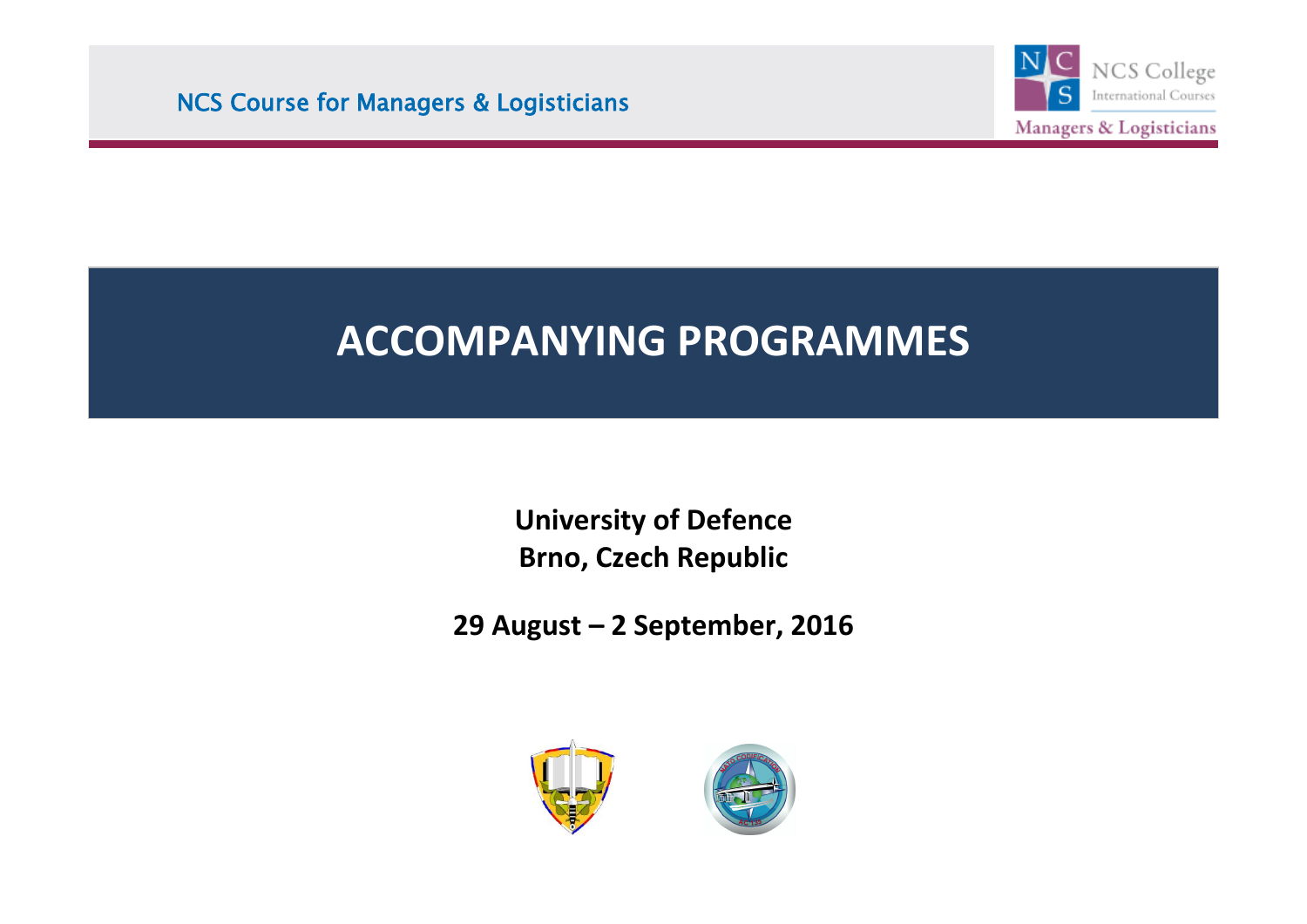## Summary Programme



Managers & Logisticians

| Sunday                 | Monday                                                                                                                                                                                                       | Tuesday                                                                                                                                                                                                  | Wednesday                                                                                                         | Thursday                                                                                                                                                                              | Friday                                                                                                                                                   | Saturday                    |
|------------------------|--------------------------------------------------------------------------------------------------------------------------------------------------------------------------------------------------------------|----------------------------------------------------------------------------------------------------------------------------------------------------------------------------------------------------------|-------------------------------------------------------------------------------------------------------------------|---------------------------------------------------------------------------------------------------------------------------------------------------------------------------------------|----------------------------------------------------------------------------------------------------------------------------------------------------------|-----------------------------|
| 28 Aug                 | 29 Aug                                                                                                                                                                                                       | 30 Aug                                                                                                                                                                                                   | 31 Aug                                                                                                            | 1 Sept                                                                                                                                                                                | 2 Sept                                                                                                                                                   | 3 Sept                      |
| Student<br>Arrival Day | Installation Briefing<br>٠<br><b>Photo Session</b><br><b>NCS Overview</b><br>Codification & NATO<br>Strategy<br>Codification<br>Publications, Tools<br>& Information<br>Tour of Brno<br>⋗<br>Icebreaker<br>⋗ | NCS Sponsorship &<br>$\bullet$<br>National<br>Responsibilities<br>within Codification<br>Process<br>Item Codification<br>Students <sup>2</sup><br>Presentations on<br>National<br>Cataloguing<br>Systems | Item Codification<br>Exercises<br>٠<br>• Introduction to<br>Codification SW<br>• Item Codification<br>in Practice | <b>Codification Tools</b><br>٠<br>and Products<br>NCS Data Quality<br>٠<br><b>Information Support</b><br>٠<br>to the Czech Armed<br><b>Forces Logistics</b><br>Ceremonial dinner<br>↘ | Military Logistics<br><b>Final Course Review</b><br>• Codification Quiz<br>$\bullet$ Q&A<br>• Feedback from<br><b>Students</b><br>Graduation<br>Ceremony | Student<br>Departure<br>Day |
| <b>CZE</b>             | CZE, UoD,<br>AC/135, NSPA, USA, CAN                                                                                                                                                                          | CZE, NSPA, USA                                                                                                                                                                                           | CZE, NSPA, USA                                                                                                    | CZE, UoD, AURA, USA                                                                                                                                                                   | CZE, UoD,<br>AC/135, NSPA, USA, CAN                                                                                                                      | <b>CZE</b>                  |